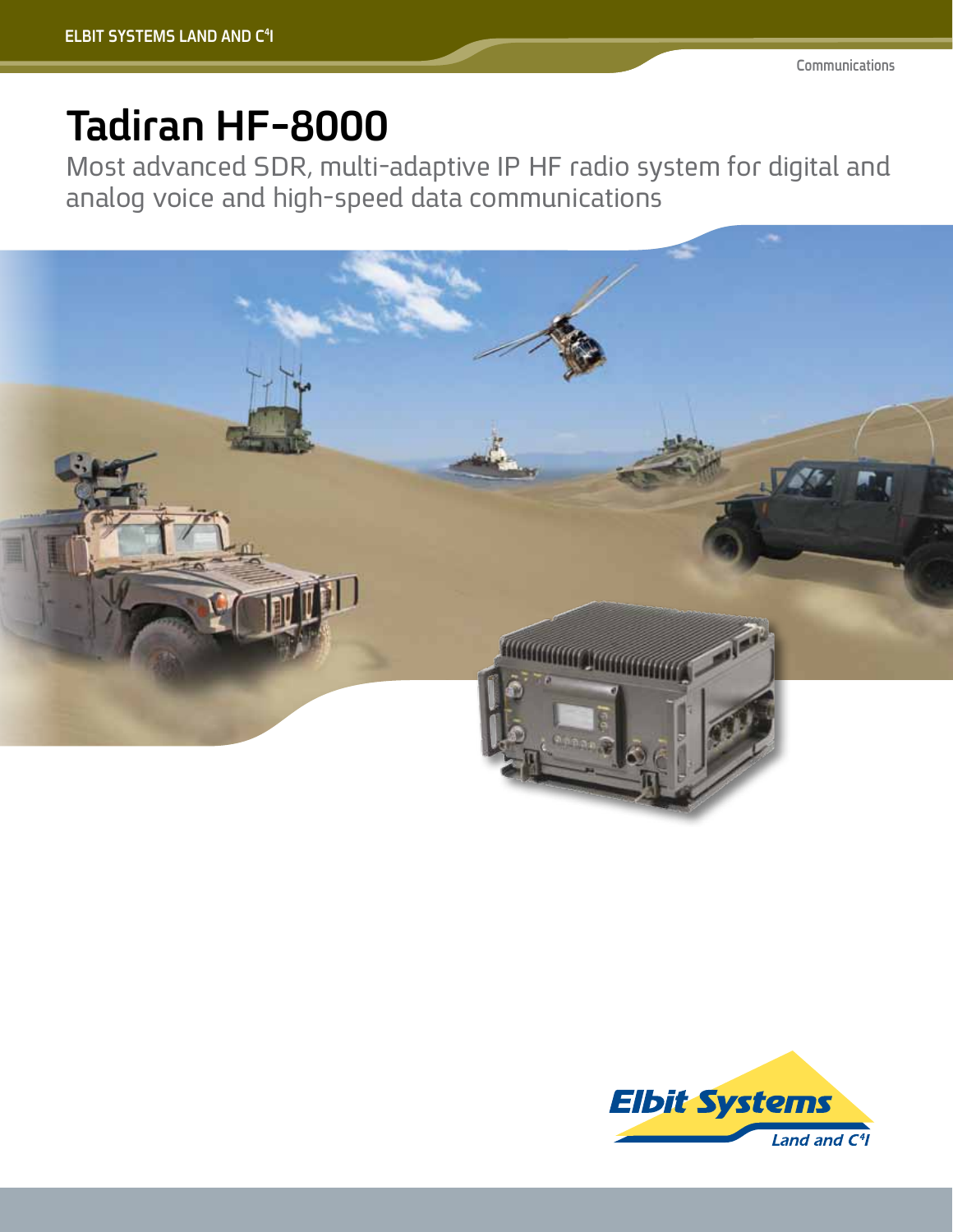## **Tadiran HF-8000**

Most advanced SDR, multi-adaptive IP HF radio system for digital and analog voice and high-speed data communications

The Tadiran HF-8000 radio system - designed to surpass the traditional limitations of HF communications - delivers superior HF performance, maintaining uninterrupted data and voice communications on the battlefield. Incorporating a wide range of proprietary tactical antennas, the Tadiran HF-8000 provides highly-reliable and secure voice and high-speed data, IP networking, and advanced COMSEC and ECCM functions. In addition, the system is backward interoperable with the Tadiran HF-6000, and can be fully integrated with C4I systems. The radio system is available in multiple configurations, including lightweight man-pack, vehicular, ship, fixed and high-power strategic stations.

Multi-adaptive - The Tadiran HF-8000 is well-positioned to adapt to even the harshest battlefield scenarios. The system's advanced capabilities include robust vocoder and SMS capabilities; frequency-hopping over the entire frequency jammed environments: specially designed tactical HF antennas. band, providing dependable operations even in denselyenabling rapid and reliable automatic link establishment; and a high probability of error-free data transmission supported by a built-in high rate data modem. The Tadiran HF-8000 has the ability to transmit messages to individuals, groups or all network members (selective calling). An easy-to-navigate, menu-based graphic display offers user-friendly visual alerts and up-to-the-minute radio status information.

#### **Solutions Antenna**

Elbit Systems Land and C4I offers a variety of antennas based on operational needs. The proprietary NVIS HLA and HTDA tactical antennas solutions are designed to overcome "skip zone" communications problems and provide continuous coverage from zero to thousands of kilometers.

The NVIS antennas are available for manpack, vehicular, base and marine configurations.



### **Configurations**

The Tadiran HF-8000 radio system is available for tactical configurations in portable manpack, vehicular, marine, fixed station and strategic sites configurations.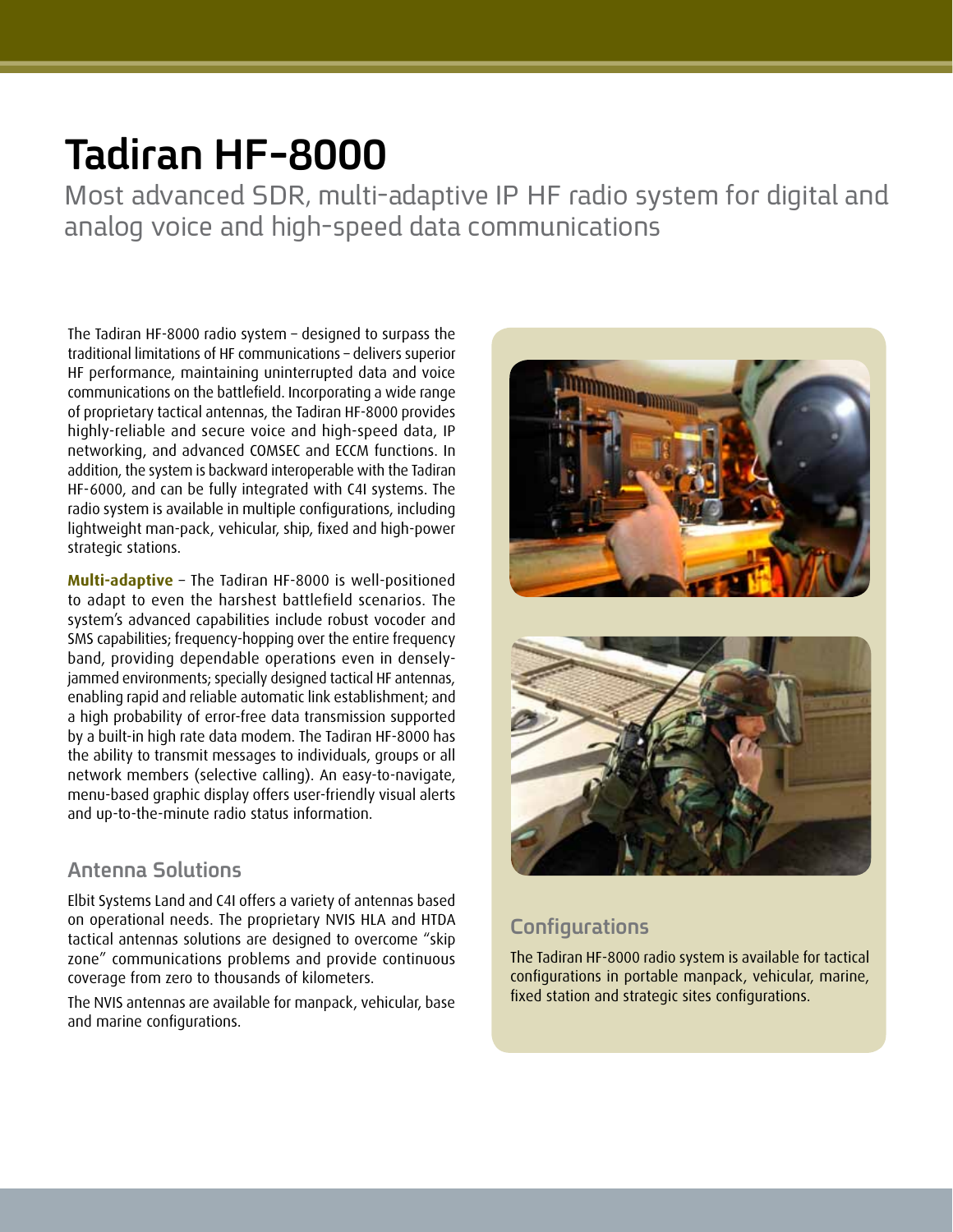#### **Key Features**

- ALE Offers increased tactical efficiency, responsiveness and operational ease. The HF-8000 radio system provides 2G ALE per MIL-STD-188-141B and 3G ALE per STANAG 4538 for interoperability with other allied stations.
- **Digital squelch** Eliminates false alarms and misdetections by filtering out distracting noise traditionally associated with HF communications.
- **Selective calling** Allows the operator to direct a message to an individual member, a group, or an entire network. hopping and frequency management modes. Selective calling is applicable in CLEAR, COMSEC, frequency-
- **Dual frequency -** Supports reception and transmission over different frequencies, eliminating channel overload and poor link quality.
- **•** Data applications
	- High-rate modem Transmits data at high speeds even under harsh communications conditions by using powerful error detection techniques and correction codes. The modems utilize a variety of wave forms that are compatible with MIL-STD-188-110B up to 19.2Kbps, STANAG 4539, MFSK and STANAG 5066 protocol for data and IP network application.
	- **SMS** Allows edited/preprogrammed short messages to be transmitted and received by net stations at very poor link conditions. Burst messages are supported by a powerful error correction code, along with an acknowledge signal upon successful message reception.
	- **Adaptive data transmission** Increases effective data throughput for a typical HF link by matching the data transmission parameters to the quality of the HF link.
- **COMSEC** AES 256 digitally encrypted techniques ensure secured voice, data and SMS communications. In addition, voice communications can be scrambled in frequency, time and phase domains.
- **ECCM** Full-band frequency-hopping based on STANAG jammed environments. The Tadiran HF-8000 employs an 4444, assuring reliable and successful operations in denselyautomatic synchronization process that avoids the need for vulnerable master stations. It delivers immediate operational readiness with no time-consuming synchronization processes.
- **GPS** Internal GPS providing location and situational awareness data for C4I applications.
- in Mixed Excitation Linear Prediction (MELP) coder. The • Vocoder - Enables higher voice quality with the builtutilization of speech compression methods tailored to the HF channel conditions, forward error correction (FEC) and frame synchronization provides improved intelligibility.
- Software defined radio (SDR) ready for future growth
- HF house-compliant
- Robust vocoder operating at +3db SNR link
- Robust SMS capability operating at -8db **SNR** link
- High-speed data transmission of up to 19.2Kbps in all radio configurations
- AES 256 encryption for voice, data and SMS
- RoIP interface for control, data and voice
- Patented HF NVIS antennas  $-$  the key for reliable HF communications
- Lightest manpack system in its class (less  $than 4kg)$
- Interoperability with HF-6000 radio system

### **Ancillaries and Accessories**

Elbit Systems Land and C4I offers a variety of optional accessories depending on the configuration and the client's operational .requirements

- **•** Power sources
	- **Batteries** Rechargeable lithium Ion batteries
	- Battery chargers Electrical, hand-crank and solar
	- **Power supplies** AC/DC and DC/DC
- Antennas A variety of antennas for all configurations (whip, dipole, NVIS HLA and HTDA)
- Audio Standard and control handsets, headsets and loudspeakers
- **Remote control** A variety of solutions depending on required operational scenarios
- **Software application** Radio parameters programming, MUF, networks design package, data communications, STANAG 5066 etc.